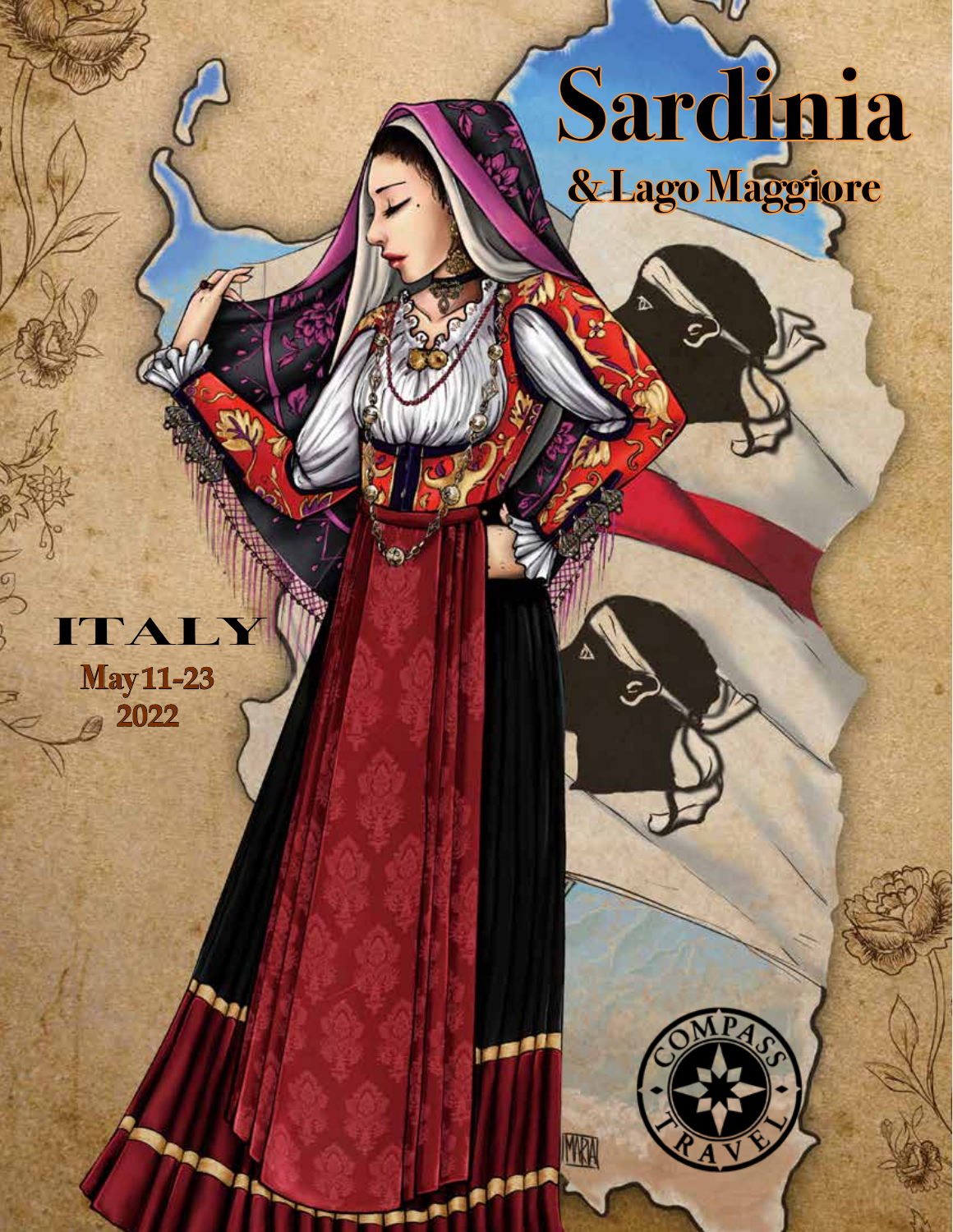

#### *Dear Compass Traveler,*

We invite you to join us on our trip to Sardinia, the enchanted Italian island rich in old traditions, folklore, archeology, and the most beautiful beaches of the Mediterranean Sea. Come discover the mysteries of the Nuraghi dwellings, indulge in the pleasure of Sardinian cuisine (pane carasau bread and the Filindeu pasta among others), and taste their delicious wines. Learn why the locals are included in the Blue Zone—an area that boasts the healthiest and longest living people on the planet (*maybe it's the wine*)!

And, as a special treat, we are going to take a side trip to Cannero Riveria, which we can only describe as magical.

*Holly & Luigi*

# **Itinerary**



*Cagliari cityscape—a colorful past, a colorful present.*

#### **Wednesday, May 11**

Our trip begins with a private transfer from New London, New Hampshire, to Boston's Logan Airport for our overnight flight to Sardinia.

#### **Thursday, May 12**

Our professional guide meets us upon arrival in Cagliari, the capital of Sardinia, described by D.H. Lawrence as a "White Jerusalem." With an amazing panorama of stone and sea, salt pans and Roman and Spanish heritage, it represents the quintessential Mediterranean city.

Overnight: Cagliari–Villa Fanny (D)

#### **Friday, May 13**

This morning we enjoy a tour of the ancient Medieval quarter of Cagliari, the Castello district, founded by the Pisans from Tuscany in the 12th

century and later occupied by the Aragonese, Spanish, and the Savoys. After lunch in front of the sea, the rest of the afternoon is at leisure.

Overnight: Cagliari–Villa Fanny (B, L)

#### **Saturday, May 14**

Mining in Sardinia has a history that spans over two thousand years. The Phoenicians, the Romans and, more recently, the British and French all mined valuable natural sites, which are now protected by UNESCO. Today, we visit the mine of Porto Flavia, built between 1922 and 1924. Suspended between sky and sea, this daring enterprise made it possible to load minerals directly onto the ships destined for the Northern European foundries.

Overnight: Cagliari–Villa Fanny (B, L)

#### **Sunday, May 15**

Our first stop is the UNESCO World Heritage site of Su Nuraxi, the largest nuraghic fortress in Sardinia and the symbol of the island. We continue on to the Giara di Gesturi, a basaltic plateau, for a one-hour hike with a local expert to discover the wild horse breed Cavallino della Giara, followed by a picnic lunch. Our home for the next four nights is Su Gologone, an "experience hotel" like no other on the island—famous in all Sardinia for its beautiful setting, colorful decor, and exquisite restaurant.

Overnight: Oliena–Su Gologone (B, L, D)

#### **Monday, May 16**

Today, we take an excursion in 4-wheel-drive vehicles to the Supramonte, the highest mountain range in Sardinia. There we visit an archeological site before arriving at Mount Corrasi to enjoy amazing views on the highest peaks of the island. We then meet the Shepherds and have lunch with them for an unforgettable authentic experience. This evening we watch the making of su filindeu, the rarest pasta in the world whose name means *the threads of God*.

Overnight: Oliena–Su Gologone (B, L, D)

#### **Tuesday, May 17**

Our destination today is Mamoiada, famous for its Mamuthones mask tradition. At Carnival, the men in town wear the wooden masks and tie a set of cow bells to their backs, reinterpreting an old procession to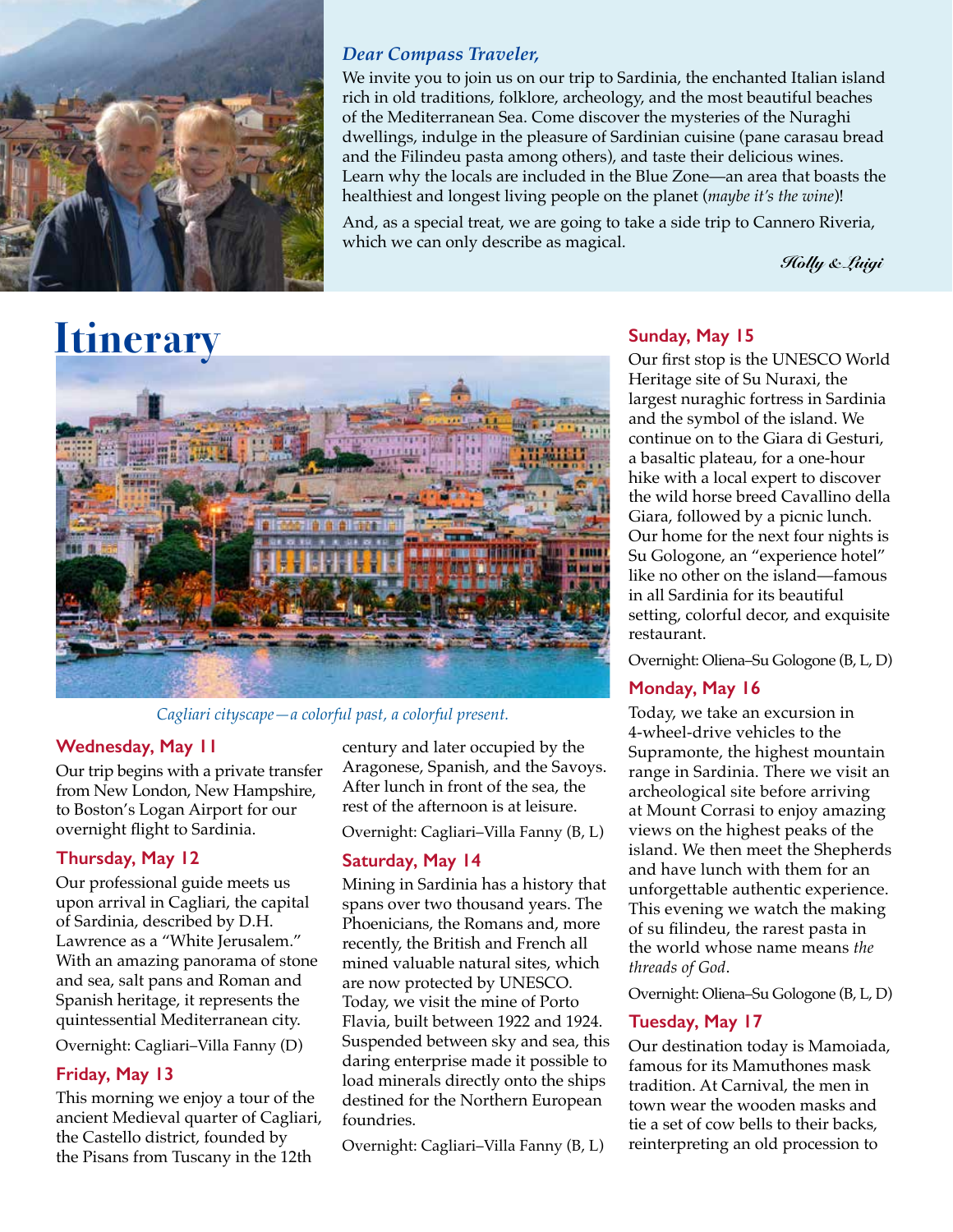celebrate Saint Anthony. We visit the museum and an artisan studio where we see how the masks are made. We then enjoy a cocktail in the vineyards drinking Cannonau, the most important red grape of Sardinia. After lunch we visit Orgosolo, the "town of the bandits," with its incredible and colorful murals that adorn the walls of the village. Relax before we get together at the Nido del Pane (Bread Nest) in our hotel where we are shown how different types of bread, including the famous Sardinian flat bread Pane Carasau, are made. We enjoy the warm bread served with local cold cuts and cheeses—and of course, wine!

Overnight: Oliena–Su Gologone (B, L, D)

#### **Wednesday, May 18**

Embark a private boat today in the seaside town of Cala Gonone and navigate in the deep transparent sea to visit the most famous beaches of Sardinia. Lunch will be served on board and weather permitting, we can also swim! Our farewell dinner to Sardinia will include learning the old tradition of the local BBQ, an ancient way to cook local meat using a spit.

Overnight: Oliena–Su Gologone (B, L, D)

#### **Thursday, May 19**

Today we transfer to Olbia Airport, fly to Milan, and then transfer to Luigi's beautiful and charming village of Cannero Riviera on Lake Maggiore.

Overnight: Cannero Riviera—Hotel Cannero (B, D)

#### **Friday, May 20**

This morning, we travel down the lake by boat to visit Isola Bella (*beautiful island*) and Isola dei Pescatori (*fishermen's island*). One of three magical islands on Lake Maggiore, Isola Bella will charm us with its magnificent Baroque palace and terraced gardens that slope to the lake. Next, our captain takes us to Isola dei Pescatori, a picturesque island with its ancient village and narrow lanes with characteristic two-story houses with long balconies traditionally used for drying fish.

Overnight: Cannero Riviera—Hotel Cannero (B, D)







*Sardinia is an island jewel off the western coast of Italy. Above: The pool patio at Hotel Su Gologone.*

## **Saturday, May 21** A day to explore at your leisure.

Overnight: Cannero Riviera—Hotel Cannero (B, D)

#### **Sunday, May 22**

Cannobio is one of the prettiest towns on Lake Maggiore and home to one of the region's most typical markets. Today, we travel by boat up the Lake to experience the sensual delights of this market—straw bags, sandals and hats, frivolous dresses, sweet smells of fresh fruit and delicious aromas of roasted meats. It's great fun to barter the price of bracelets and necklaces, scarves and foulards, among fresh flowers and silk skirts that flutter in the wind. The square is lined with restaurants and bars —enjoy lunch on your own before we return to Cannero for our farewell dinner.

Overnight: Cannero Riviera—Hotel Cannero (B, D)

#### **Monday, May 23**

We reluctantly bid *Arrivederci* to Cannero and transfer to Milan Airport for our flight to Boston. Our private motorcoach transfers us back to New London.

*Steeped in history and bedecked with glorious gardens, Isola Bella has many secrets to discover.*